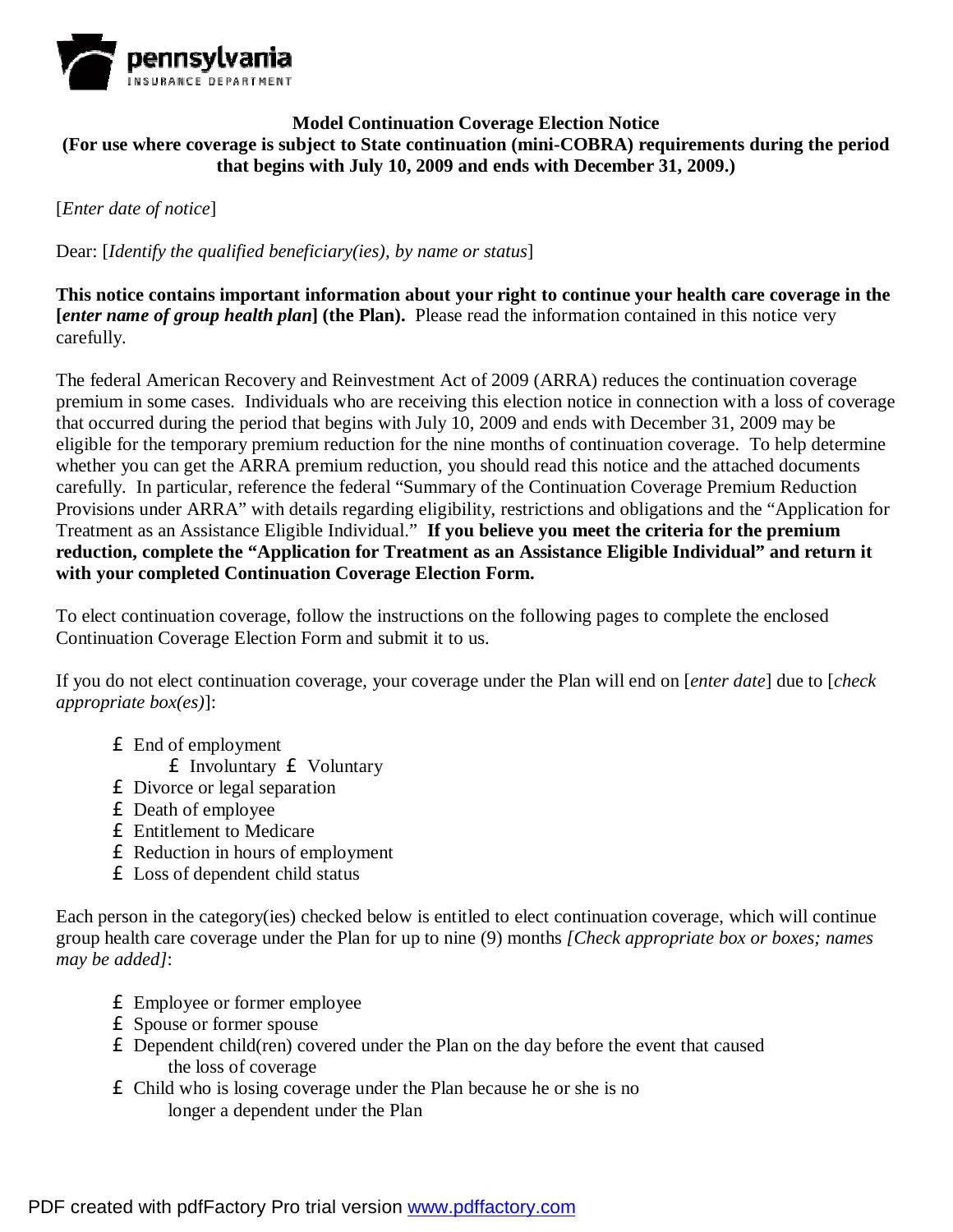If elected, continuation coverage will begin on [*enter date*] and can last until [*enter date*]*.* 

Continuation coverage will cost: [*enter amount each qualified beneficiary will be required to pay for each*  option per month of coverage and any other permitted coverage periods – not more than 105% of the group *rate of the insurance being continued on the due date of each payment*].If you qualify as an "Assistance Eligible Individual" this cost may be reduced to [*include the amount that is 35 percent of the amount above for each option*] for each of the nine months of continuation coverage. You do not have to send any payment with the Election Form. Important additional information about payment for continuation coverage is included in the pages following the Election Form.

If you have any questions about this notice or your rights to continuation coverage, you should contact [*enter name of party responsible for continuation coverage administration, with telephone number and address*].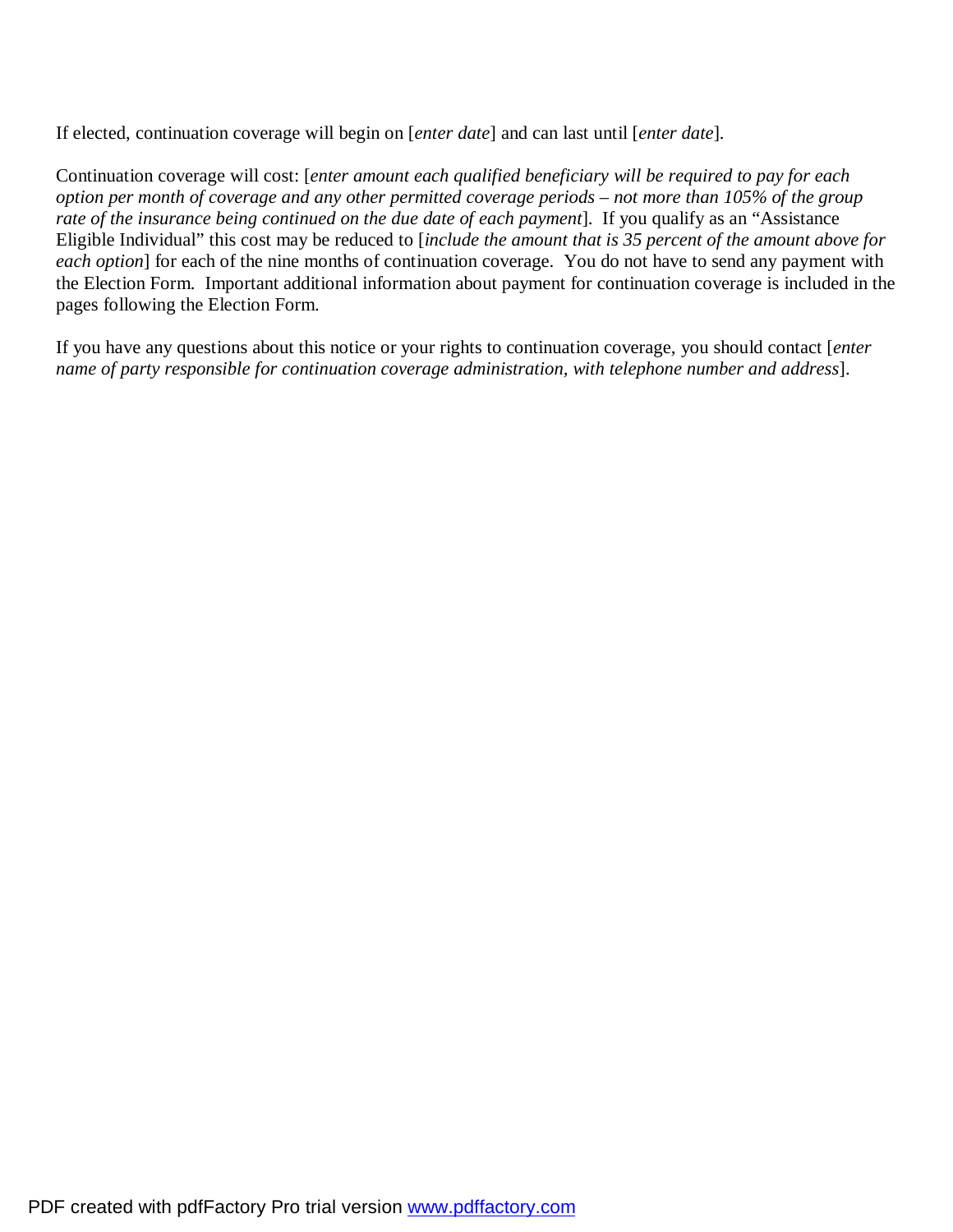|                              | <b>Continuation Coverage Election Form</b>                               |                          |                                                                                                                                                                                                                                                                                                    |
|------------------------------|--------------------------------------------------------------------------|--------------------------|----------------------------------------------------------------------------------------------------------------------------------------------------------------------------------------------------------------------------------------------------------------------------------------------------|
| elect continuation coverage. |                                                                          |                          | Instructions: To elect continuation coverage, complete this Election Form and return it to us. Under<br>Pennsylvania law, you have thirty (30) days after the date of this notice to decide whether you want to                                                                                    |
|                              | Send completed Election Form to: [Enter Name and Address]                |                          |                                                                                                                                                                                                                                                                                                    |
|                              | due date]. If mailed, it must be post-marked no later than [enter date]. |                          | This Election Form must be completed and returned by mail [or describe other means of submission and!                                                                                                                                                                                              |
|                              |                                                                          |                          | If you do not submit a completed Election Form by the due date shown above, you will lose your right<br>to elect continuation coverage. If you reject continuation coverage before the due date, you may<br>change your mind as long as you furnish a completed Election Form before the due date. |
|                              |                                                                          |                          | Read the important information about your rights included in the pages after the Election Form.                                                                                                                                                                                                    |
|                              |                                                                          |                          | I (We) elect continuation coverage in the [ <i>enter name of plan</i> ] (the Plan) as indicated below:                                                                                                                                                                                             |
| Name                         | Date of Birth                                                            | Relationship to Employee | SSN (or other identifier)                                                                                                                                                                                                                                                                          |
|                              | $a.$ $a.$                                                                |                          |                                                                                                                                                                                                                                                                                                    |
|                              | $\mathbf{b}$ .                                                           |                          |                                                                                                                                                                                                                                                                                                    |
|                              | $c.$ $\overline{\phantom{a}}$                                            |                          |                                                                                                                                                                                                                                                                                                    |
| Signature                    |                                                                          | Date                     |                                                                                                                                                                                                                                                                                                    |
| <b>Print Name</b>            |                                                                          |                          | Relationship to individual(s) listed above                                                                                                                                                                                                                                                         |
|                              |                                                                          |                          |                                                                                                                                                                                                                                                                                                    |
| <b>Print Address</b>         |                                                                          | Telephone number         |                                                                                                                                                                                                                                                                                                    |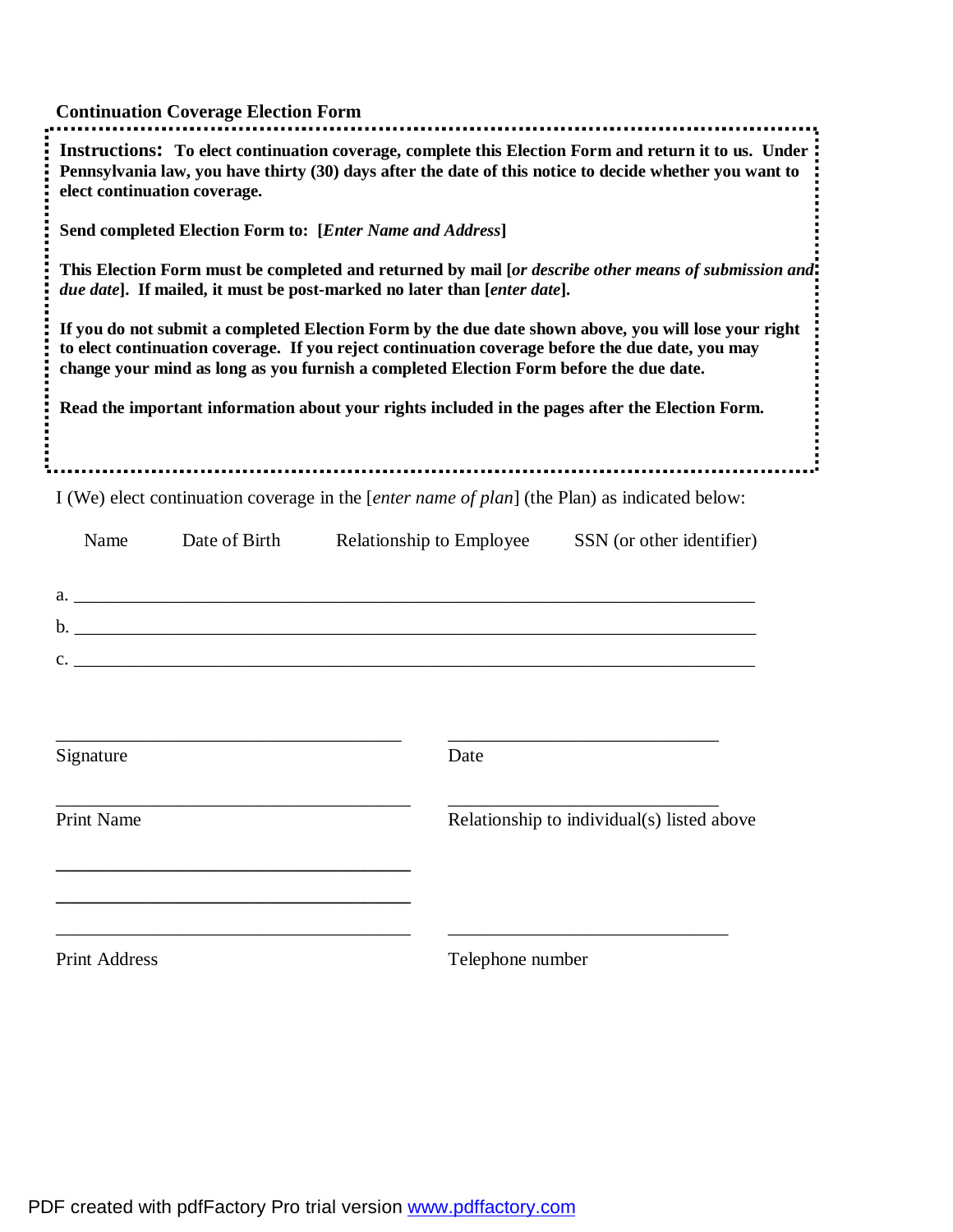## **Important Information about Your Continuation Coverage Rights**

#### **What is continuation coverage?**

Pennsylvania law requires this group health insurance coverage give employees and their families the opportunity to continue their coverage for up to nine months when there is a "qualifying event" that would result in a loss of coverage under an employer's plan. Depending on the type of qualifying event, covered employees and eligible dependents may include the employee (or retired employee) covered under the group health plan, the covered employee's spouse and the dependent children of the covered employee.

Continuation coverage is the same coverage, with no break in coverage, that the Plan gives to other participants or beneficiaries under the Plan who are not receiving continuation coverage. Each qualified beneficiary who elects continuation coverage will have the same rights under the Plan as other participants or beneficiaries covered under the Plan.

#### **Who is eligible, and how long will continuation coverage last?**

Employees and eligible dependents who have been continuously insured under the group policy or for similar benefits under any group policy which it replaced, for the three consecutive months ending with the employee's termination by a qualifying event. Continuation coverage is not available if:

(1) the employee or eligible dependent is eligible for coverage under Medicare;

(2) the employee or eligible dependent fails to verify that he is ineligible for employer-based group health insurance as an eligible dependent;

or

(3) the employee or eligible dependent is or could be covered by any other insured or uninsured arrangements that provides hospital, surgical or major medical coverage for individuals in a group and under which the person was not covered immediately prior to the termination of the employee's group coverage (excluding Medicaid, CHIP – the Children's Health Insurance Program, and adultBasic).

Coverage may be continued for up to nine (9) months. However, if any of these three events happens after continuation coverage has begun, eligibility for coverage ends, and the employee or eligible dependent is required to provide written notice to the administrator within fourteen (14) days that coverage should not occur.

In addition, continuation coverage will end:

(1) if the employee or eligible dependent fails to make timely payment of a required premium contribution;

or

(2) if the group coverage is terminated.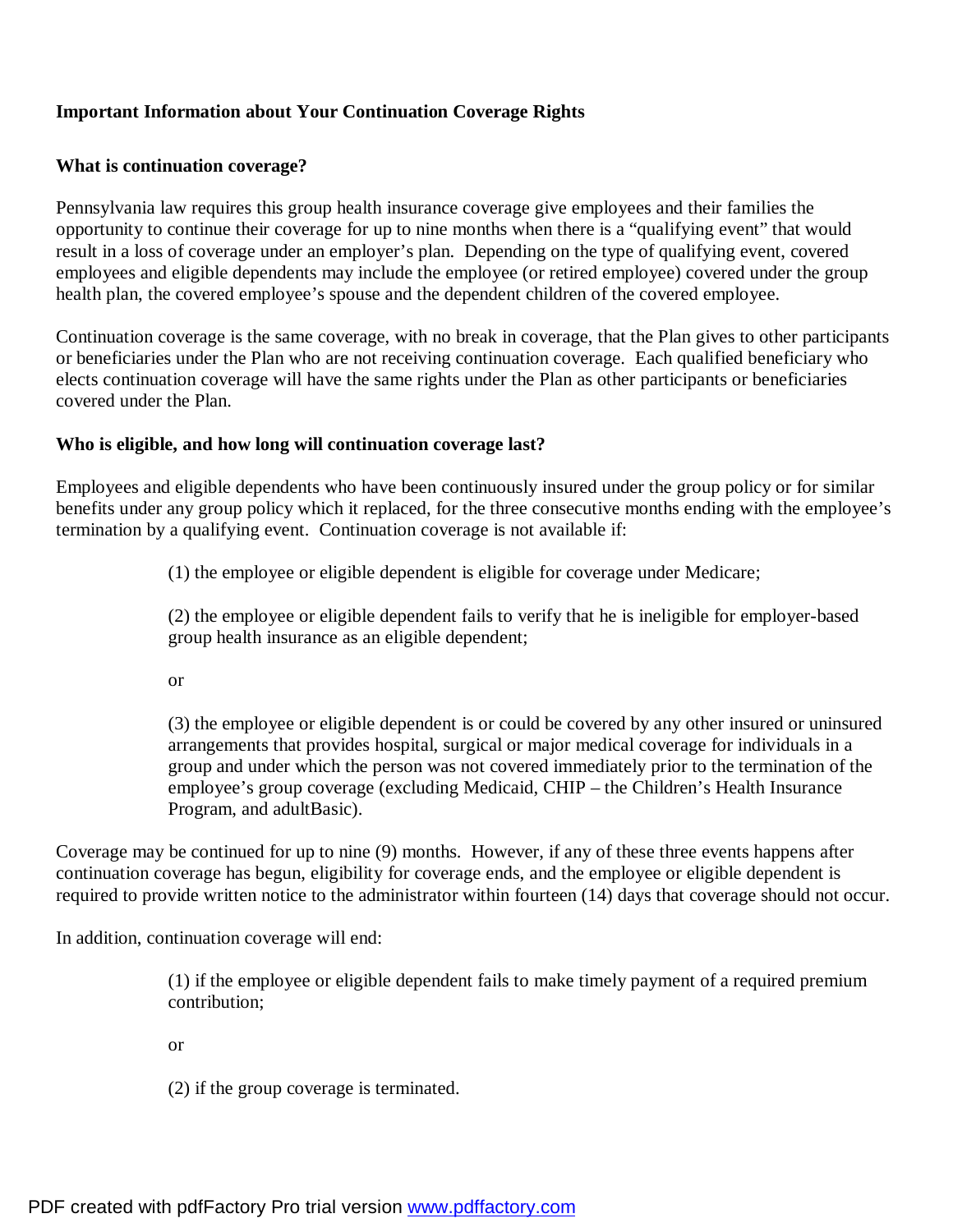## **How can you elect continuation coverage?**

To elect continuation coverage, each covered employee or eligible dependent must complete the Continuation Coverage Election Form and furnish it according to the directions on the Form. Unless an eligible dependent's election otherwise specifies, election of continuation coverage by an eligible dependent will be deemed an election of continuation coverage on behalf of any other eligible dependent who would lose coverage by reason of the qualifying event.

In considering whether to elect continuation coverage, you should take into account that a failure to continue your group health coverage will affect your future rights under federal and state law. First, you can lose the right to avoid having preexisting condition exclusions applied to you by other group health plans if you have a 63-day gap in health coverage; election of continuation coverage may help prevent such a gap. Second, you will lose the guaranteed right to purchase individual health coverage that does not impose a preexisting condition exclusion if you do not elect continuation coverage for the maximum time available to you. Finally, if you have a right to a conversion policy under section 621.2 of the Insurance Company Law of 1921 (40 P.S. §756.2), you will lose the right to a conversion policy if you do not elect continuation coverage for the maximum time available to you.

#### **How much does continuation coverage cost?**

Continuation coverage will cost [*enter amount each qualified beneficiary will be required to pay for each*  option per month of coverage and any other permitted coverage periods – not more than 105% of the group *rate of the insurance being continued on the due date of each payment*].You do not have to send any payment with the Continuation Coverage Election Form.

The federal American Recovery and Reinvestment Act of 2009 (ARRA) reduces the continuation coverage premium in some cases. The premium reduction is available to certain individuals who experience a qualifying event that is an involuntary termination of employment during the period beginning July 10, 2009 and ending December 31, 2009. If you qualify for the premium reduction, you need only pay 35% of the continuation coverage premium otherwise due. This premium reduction is available for up to nine months. See the attached "Summary of the Continuation Coverage Premium Reduction Provisions under ARRA" for more details, restrictions, and obligations as well as the form necessary to establish eligibility.

[*If employees might be eligible for trade adjustment assistance, the following information must be added*: The Trade Act of 2002 created a tax credit for certain individuals who become eligible for trade adjustment assistance and for certain retired employees who are receiving pension payments from the Pension Benefit Guaranty Corporation (PBGC). Under the tax provisions, eligible individuals can either take a tax credit or get advance payment of 65% of premiums paid for qualified health insurance, including continuation coverage. ARRA made several amendments to these provisions, including an increase in the amount of the credit to 80% of premiums for coverage before January 1, 2011 and temporary extensions of the maximum period of COBRA continuation coverage for PBGC recipients (covered employees who have a nonforfeitable right to a benefit any portion of which is to be paid by the PBGC) and TAA-eligible individuals.

If you have questions about these provisions, you may call the Health Coverage Tax Credit Customer Contact Center toll-free at 1-866-628-4282. TTD/TTY callers may call toll-free at 1-866-626-4282. More information about the Trade Act is also available at [www.doleta.gov/tradeact.](http://www.doleta.gov/tradeact)]

#### **When and how must payment for continuation coverage be made?**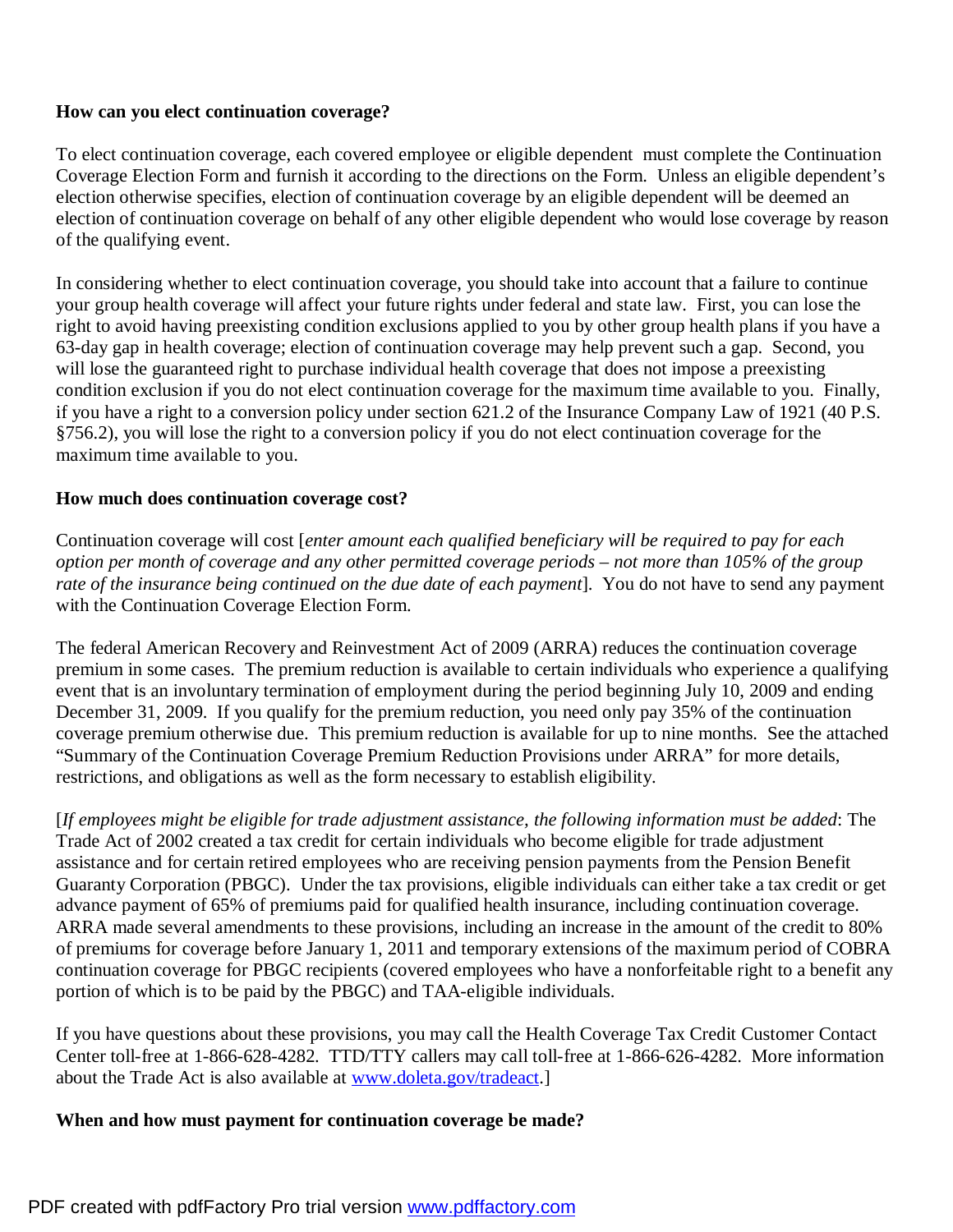[*Insert information regarding the requirements related to payment for continuation coverage, including any periodic payment provisions or permissible grace periods.*]

You may contact [*enter appropriate contact information for the party responsible for continuation coverage administration under the Plan*] to confirm the correct amount of your first payment or to discuss payment issues related to the ARRA premium reduction.

Your payment(s) for continuation coverage should be sent to:

[*enter appropriate payment address*]

## **For more information**

This notice does not fully describe continuation coverage or other rights with respect to your coverage. More information is available from [*enter appropriate contact information for the party responsible for continuation coverage administration under the Plan*].

If you have any questions concerning the information in this notice, your rights to coverage you should contact [*enter name of party responsible for continuation coverage administration, with telephone number and address*].

For more information about your rights under state law, contact:

Pennsylvania Insurance Department Toll-free, Automated Consumer Hotline: 1-877-881-6388 Harrisburg Regional Office: (717) 787-2317 Philadelphia Regional Office: (215) 560-2630 Pittsburgh Regional Office: (412) 565-5020 [ra-in-consumer@state.pa.us](mailto:ra-in-consumer@state.pa.us)

## **Keep Your Administrator Informed of Address Changes**

In order to protect your and your family's rights, you should keep [*enter name and contact information for the appropriate party responsible for continuation coverage administration*] informed of any changes in your address and the addresses of family members. You should also keep a copy, for your records, of any notices you send to [*enter the name of the party responsible for continuation coverage administration*].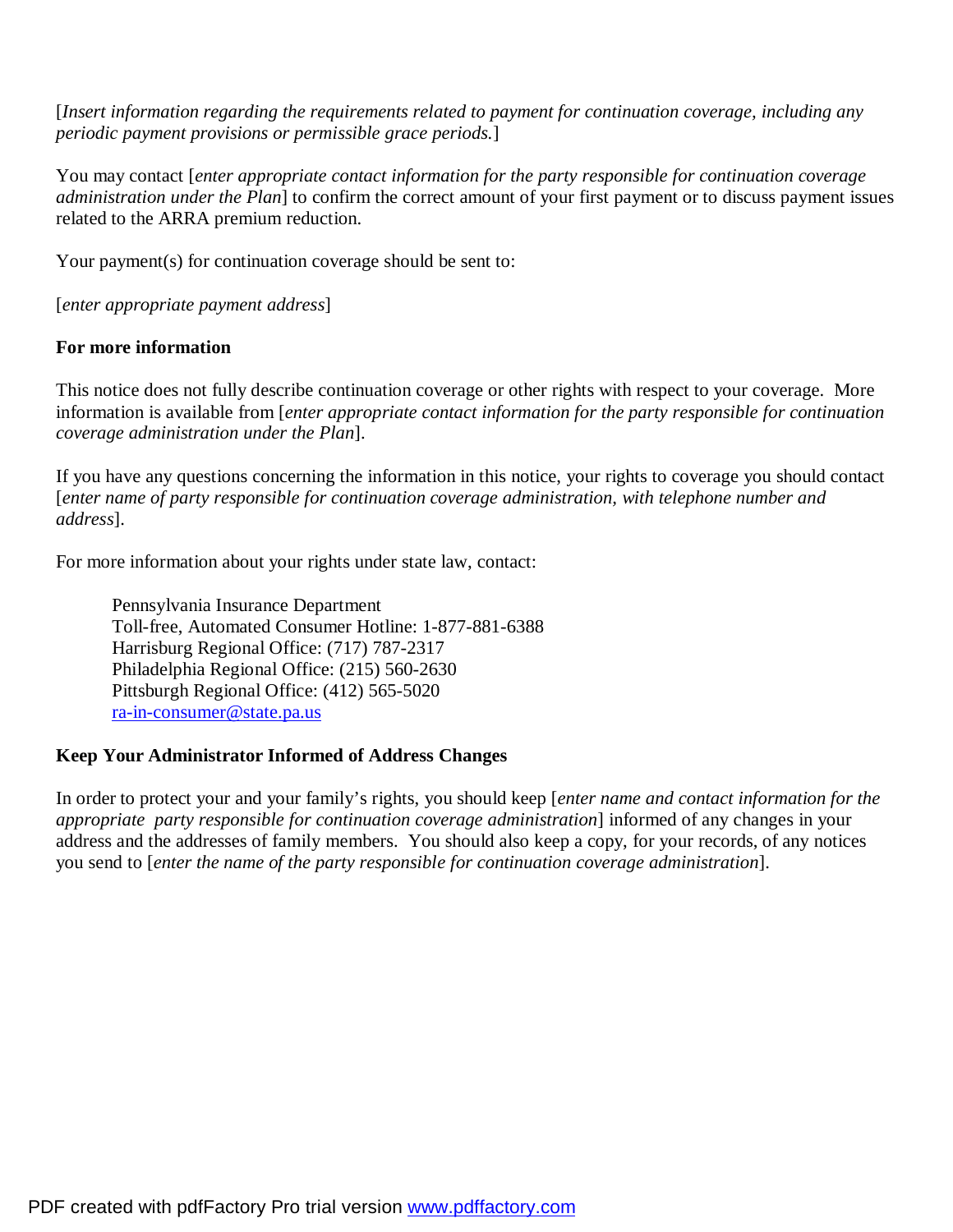# **Summary of the Continuation Coverage Premium Reduction Provisions under ARRA\***



President Obama signed the American Recovery and Reinvestment Act (ARRA) on February 17, 2009. For a limited period of time, the law gives "Assistance Eligible Individuals" the right to pay reduced continuation coverage premiums. Applying ARRA to Pennsylvania's Mini-COBRA Law, to be considered an Assistance Eligible Individual and get reduced premiums you:

- Ø MUST be eligible for continuation coverage at any time during the period from July 10, 2009 through December 31, 2009 and elect the coverage;
- Ø MUST have a continuation coverage election opportunity related to an involuntary termination of employment that occurred at some time on or after July 10, 2009 through December 31, 2009;
- Ø MUST NOT be eligible for Medicare; AND
- Ø MUST NOT be eligible for coverage under any other group health plan, such as a plan sponsored by a successor employer or a spouse's employer.\*<sup>\*</sup>

## **¨ IMPORTANT ¨**

- ◊ If, after you elect Mini-COBRA and while you are paying the reduced premium, you become eligible for other group health plan coverage or Medicare you MUST notify the plan in writing. If you do not, you may be subject to a tax penalty.
- ◊ Electing the premium reduction disqualifies you for the Health Coverage Tax Credit. If you are eligible for the Health Coverage Tax Credit, which could be more valuable than the premium reduction, you will have received a notification from the IRS.
- ◊ The amount of the premium reduction is recaptured for certain high income individuals. If the amount you earn for the year is more than \$125,000 (or \$250,000 for married couples filing a joint federal income tax return) all or part of the premium reduction may be recaptured by an increase in your income tax liability for the year. If you think that your income may exceed the amounts above, you may wish to consider waiving your right to the premium reduction. For more information, consult your tax preparer or visit the IRS webpage on ARRA at [www.irs.gov](http://www.irs.gov).

For general information regarding continuation coverage you may contact [*enter name of party responsible for continuation coverage administration, with telephone number and address*].

For specific information related to your insurer's administration of the ARRA Premium Reduction or to notify the Administrator of your ineligibility to continue paying reduced premiums, contact [*enter name of party responsible for ARRA Premium Reduction administration, with telephone number and address*].

If you are denied treatment as an Assistance Eligible Individual you may have the right to have the denial reviewed. For more information regarding reviews or for general information about the ARRA Premium Reduction go to:

[www.cms.hhs.gov/COBRAContinuationofCov](http://www.cms.hhs.gov/COBRAContinuationofCov) or [NewCobraRights@cms.hhs.gov](mailto:NewCobraRights@cms.hhs.gov)

 $\overline{a}$ Modified to be consistent with Pennsylvania's Mini-COBRA Law, Act 2 of 2009.

<sup>\*\*</sup> Must provide hospital, surgical or major medical coverage for individuals in a group; does not include coverage for only dental, vision, counseling or referral services; coverage under a health flexible spending arrangement; or treatment that is furnished in an onsite medical facility maintained by the employer.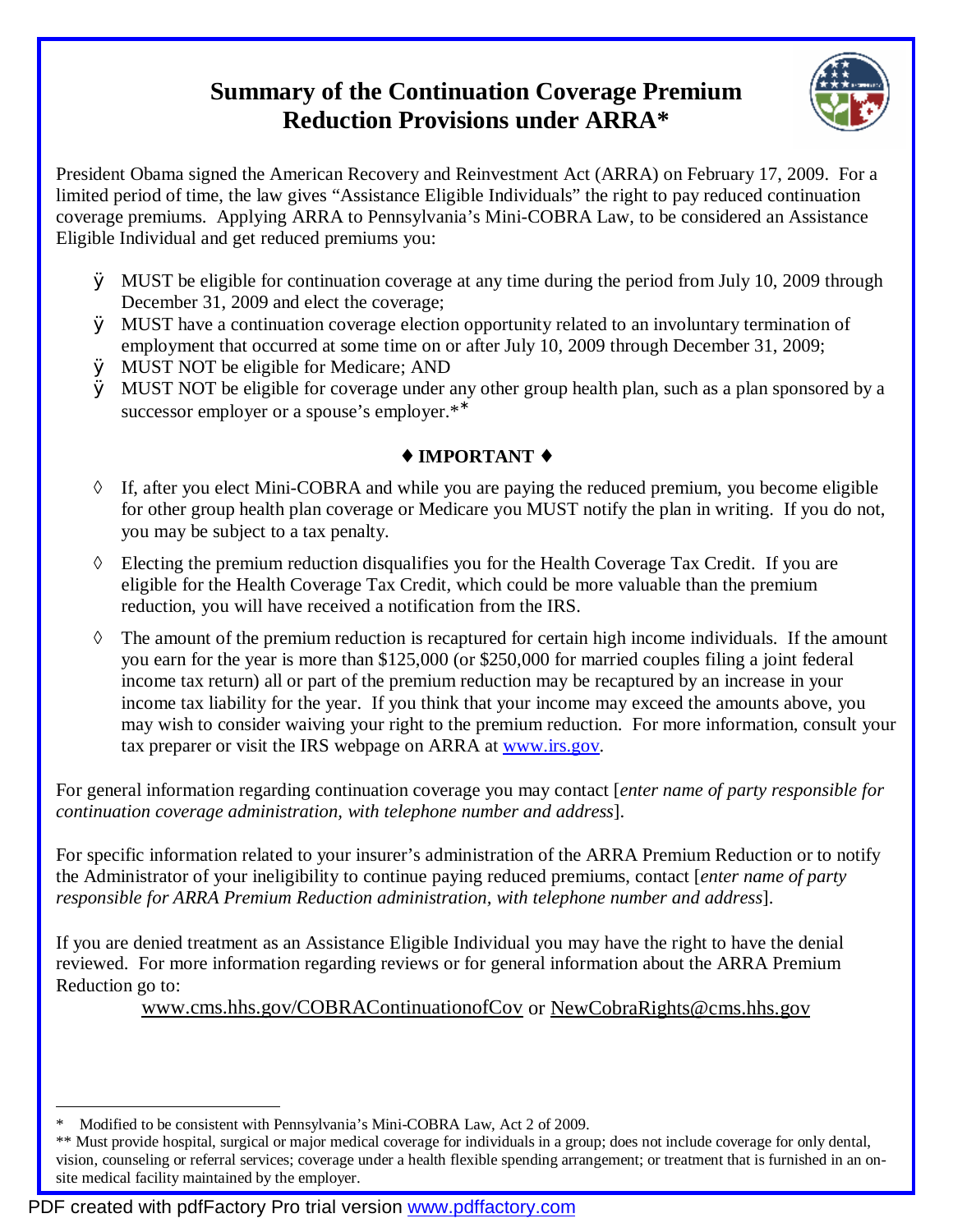|                                                               | To apply for ARRA Premium Reduction, complete this form and return it to us along with your Election Form.                                                                         |                                                             |  |           |                         |
|---------------------------------------------------------------|------------------------------------------------------------------------------------------------------------------------------------------------------------------------------------|-------------------------------------------------------------|--|-----------|-------------------------|
|                                                               | You may also send this form in separately. If you choose to do so, send the completed "Request for Treatment<br>as an Assistance Eligible Individual" to: [Enter Name and Address] |                                                             |  |           |                         |
|                                                               | You may also want to read the important information about your rights included in the "Summary of the<br><b>Continuation Coverage Premium Reduction Provisions Under ARRA."</b>    |                                                             |  |           |                         |
| [Insert Plan Name]                                            | [Insert Plan Mailing<br><b>REQUEST FOR TREATMENT AS AN ASSISTANCE</b><br>Address<br><b>ELIGIBLE INDIVIDUAL</b>                                                                     |                                                             |  |           |                         |
| <b>PERSONAL INFORMATION</b>                                   |                                                                                                                                                                                    |                                                             |  |           |                         |
| this form)                                                    | Name and mailing address of employee (list any dependents on the back of                                                                                                           | Telephone number                                            |  |           |                         |
|                                                               |                                                                                                                                                                                    | E-mail address (optional)                                   |  |           |                         |
|                                                               | To qualify, you must be able to check 'Yes' for all statements.                                                                                                                    |                                                             |  |           |                         |
| 1. The loss of employment was involuntary.                    |                                                                                                                                                                                    |                                                             |  | £ Yes£ No |                         |
|                                                               | 2. The loss of employment occurred at some point on or after July 10, 2009 and on or before December 31, 2009.                                                                     |                                                             |  | £ Yes£ No |                         |
| 3. I elected (or am electing) continuation coverage.          |                                                                                                                                                                                    |                                                             |  | £ Yes£ No |                         |
| during the period for which I am claiming a reduced premium). | 4. I am NOT eligible for other group health plan coverage (or I was not eligible for other group health plan coverage                                                              |                                                             |  | £ Yes£ No |                         |
| premium).                                                     | 5. I am NOT eligible for Medicare (or I was not eligible for Medicare during the period for which I am claiming a reduced                                                          |                                                             |  | £ Yes£ No |                         |
|                                                               |                                                                                                                                                                                    |                                                             |  |           |                         |
| ><br>provided on this form are true and correct.              | I make an election to exercise my right to the ARRA Premium Reduction. To the best of my knowledge and belief all of the answers I have                                            | $\rightarrow$                                               |  |           |                         |
| Signature                                                     |                                                                                                                                                                                    | Date                                                        |  |           |                         |
| Type or print name                                            | the control of the control of the control of the control of the control of                                                                                                         | Relationship to employee <b>Relationship</b>                |  |           |                         |
|                                                               | <b>FOR ISSUER USE ONLY</b>                                                                                                                                                         |                                                             |  |           |                         |
|                                                               | This application is: $\mathbf{\pounds}$ Approved $\mathbf{\pounds}$ Denied<br>Specify reason below and then return a copy of this form to the applicant.                           | £ Approved for some/denied for others (explain in #4 below) |  |           |                         |
|                                                               | <b>REASON FOR DENIAL OF TREATMENT AS AN ASSISTANCE ELIGIBLE INDIVIDUAL</b>                                                                                                         |                                                             |  |           |                         |
| 1. Loss of employment was voluntary.                          |                                                                                                                                                                                    |                                                             |  |           | $\overline{\mathbf{f}}$ |
| 3. Individual did not elect continuation coverage.            | 2. The involuntary loss did not occur between July 10, 2009 and December 31, 2009.                                                                                                 |                                                             |  |           | $\frac{f}{f}$           |
| 4. Other (please explain):                                    |                                                                                                                                                                                    |                                                             |  |           | $\overline{\mathbf{f}}$ |
|                                                               |                                                                                                                                                                                    |                                                             |  |           |                         |
|                                                               | Signature of party responsible for continuation coverage administration for the Plan:                                                                                              |                                                             |  |           |                         |
|                                                               |                                                                                                                                                                                    |                                                             |  |           |                         |
|                                                               | Date                                                                                                                                                                               |                                                             |  |           |                         |
| Type or print name                                            |                                                                                                                                                                                    |                                                             |  |           |                         |
| Telephone number                                              |                                                                                                                                                                                    |                                                             |  |           |                         |
|                                                               |                                                                                                                                                                                    |                                                             |  |           |                         |
|                                                               |                                                                                                                                                                                    |                                                             |  |           |                         |
|                                                               |                                                                                                                                                                                    |                                                             |  |           |                         |
|                                                               |                                                                                                                                                                                    |                                                             |  |           |                         |
|                                                               |                                                                                                                                                                                    |                                                             |  |           |                         |
|                                                               |                                                                                                                                                                                    |                                                             |  |           |                         |
|                                                               |                                                                                                                                                                                    |                                                             |  |           |                         |
|                                                               |                                                                                                                                                                                    |                                                             |  |           |                         |
|                                                               |                                                                                                                                                                                    |                                                             |  |           |                         |
|                                                               |                                                                                                                                                                                    |                                                             |  |           |                         |
|                                                               |                                                                                                                                                                                    |                                                             |  |           |                         |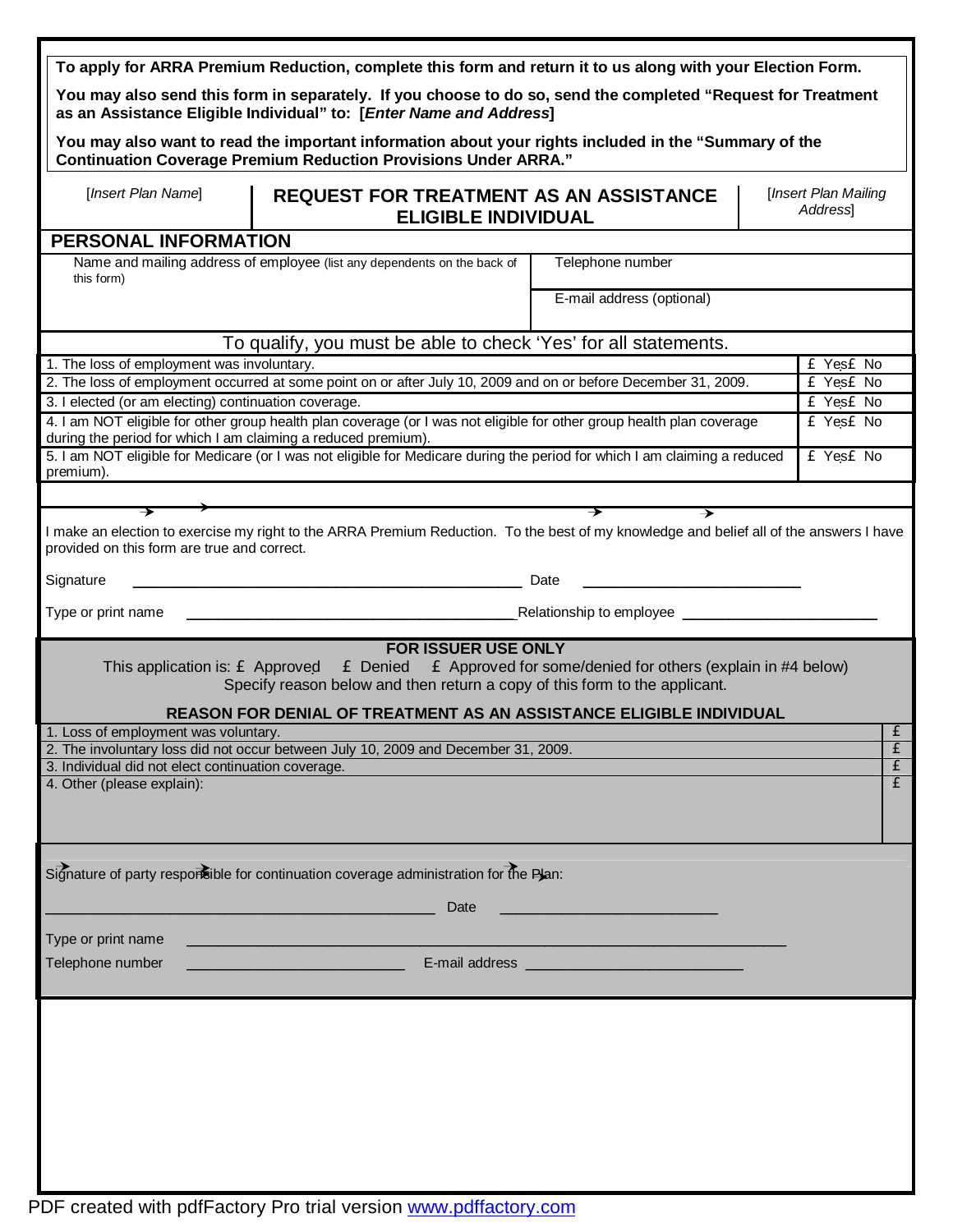| <b>DEPENDENT INFORMATION</b> (Parent or guardian should sign for minor children.)                                                                                                      |               |                                                                                                                                                                                                                                                                                                                                                                                                                                   |           |  |  |
|----------------------------------------------------------------------------------------------------------------------------------------------------------------------------------------|---------------|-----------------------------------------------------------------------------------------------------------------------------------------------------------------------------------------------------------------------------------------------------------------------------------------------------------------------------------------------------------------------------------------------------------------------------------|-----------|--|--|
| Name                                                                                                                                                                                   | Date of Birth | Relationship to Employee SSN (or other identifier)                                                                                                                                                                                                                                                                                                                                                                                |           |  |  |
|                                                                                                                                                                                        |               |                                                                                                                                                                                                                                                                                                                                                                                                                                   |           |  |  |
| 1. I elected (or am electing) continuation coverage.                                                                                                                                   |               |                                                                                                                                                                                                                                                                                                                                                                                                                                   | £ Yes£ No |  |  |
| 2. I am NOT eligible for other group health plan coverage.                                                                                                                             |               |                                                                                                                                                                                                                                                                                                                                                                                                                                   | £ Yes£ No |  |  |
| 3. I am NOT eligible for Medicare.                                                                                                                                                     |               |                                                                                                                                                                                                                                                                                                                                                                                                                                   | £ Yes£ No |  |  |
| have provided on this form are true and correct.                                                                                                                                       |               | I make an election to exercise my right to the ARRA Premium Reduction. To the best of my knowledge and belief all of the answers I                                                                                                                                                                                                                                                                                                |           |  |  |
| Signature                                                                                                                                                                              |               | $\rightarrow$ Date $\rightarrow$ Date $\rightarrow$ Date $\rightarrow$ Date $\rightarrow$ Date $\rightarrow$ Date $\rightarrow$ Date $\rightarrow$ Date $\rightarrow$ Date $\rightarrow$ Date $\rightarrow$ Date $\rightarrow$ Date $\rightarrow$ Date $\rightarrow$ Date $\rightarrow$ Date $\rightarrow$ Date $\rightarrow$ Date $\rightarrow$ Date $\rightarrow$ Date $\rightarrow$ Date $\rightarrow$ Date $\rightarrow$ Date |           |  |  |
|                                                                                                                                                                                        |               |                                                                                                                                                                                                                                                                                                                                                                                                                                   |           |  |  |
| Name                                                                                                                                                                                   | Date of Birth | Relationship to Employee SSN (or other identifier)                                                                                                                                                                                                                                                                                                                                                                                |           |  |  |
|                                                                                                                                                                                        |               |                                                                                                                                                                                                                                                                                                                                                                                                                                   |           |  |  |
| 1. I elected (or am electing) continuation coverage.                                                                                                                                   |               |                                                                                                                                                                                                                                                                                                                                                                                                                                   | £ Yes£ No |  |  |
| 2. I am NOT eligible for other group health plan coverage.                                                                                                                             |               |                                                                                                                                                                                                                                                                                                                                                                                                                                   | £ Yes£ No |  |  |
| 3. I am NOT eligible for Medicare.                                                                                                                                                     |               |                                                                                                                                                                                                                                                                                                                                                                                                                                   | £ Yes£ No |  |  |
| have provided on this form are true and correct.                                                                                                                                       |               | I make an election to exercise my right to the ARRA Premium Reduction. To the best of my knowledge and belief all of the answers I                                                                                                                                                                                                                                                                                                |           |  |  |
| Signature                                                                                                                                                                              |               | $\overbrace{\phantom{xxxxx}}$ Date $\overbrace{\phantom{xxxxx}}$                                                                                                                                                                                                                                                                                                                                                                  |           |  |  |
| Type or print name                                                                                                                                                                     |               | → Relationship to employee → Relationship to employee → Relationship to employee →                                                                                                                                                                                                                                                                                                                                                |           |  |  |
|                                                                                                                                                                                        |               |                                                                                                                                                                                                                                                                                                                                                                                                                                   |           |  |  |
| Name                                                                                                                                                                                   | Date of Birth | Relationship to Employee<br>SSN (or other identifier)                                                                                                                                                                                                                                                                                                                                                                             |           |  |  |
| 1. I elected (or am electing) continuation coverage.                                                                                                                                   |               |                                                                                                                                                                                                                                                                                                                                                                                                                                   | £ Yes£ No |  |  |
|                                                                                                                                                                                        |               | 2. I am NOT eligible for other group health plan coverage.                                                                                                                                                                                                                                                                                                                                                                        | £ Yes£ No |  |  |
| 3. I am NOT eligible for Medicare.                                                                                                                                                     |               |                                                                                                                                                                                                                                                                                                                                                                                                                                   | £ Yes£ No |  |  |
| I make an election to exercise my right to the ARRA Premium Reduction. To the best of my knowledge and belief all of the answers I<br>have provided on this form are true and correct. |               |                                                                                                                                                                                                                                                                                                                                                                                                                                   |           |  |  |
| Signature                                                                                                                                                                              |               | $\overline{\phantom{a}}$ Date $\overline{\phantom{a}}$ Date $\overline{\phantom{a}}$                                                                                                                                                                                                                                                                                                                                              |           |  |  |
|                                                                                                                                                                                        |               | Type or print name $\rightarrow$ Relationship to employee $\rightarrow$                                                                                                                                                                                                                                                                                                                                                           |           |  |  |
|                                                                                                                                                                                        |               |                                                                                                                                                                                                                                                                                                                                                                                                                                   |           |  |  |
|                                                                                                                                                                                        |               |                                                                                                                                                                                                                                                                                                                                                                                                                                   |           |  |  |